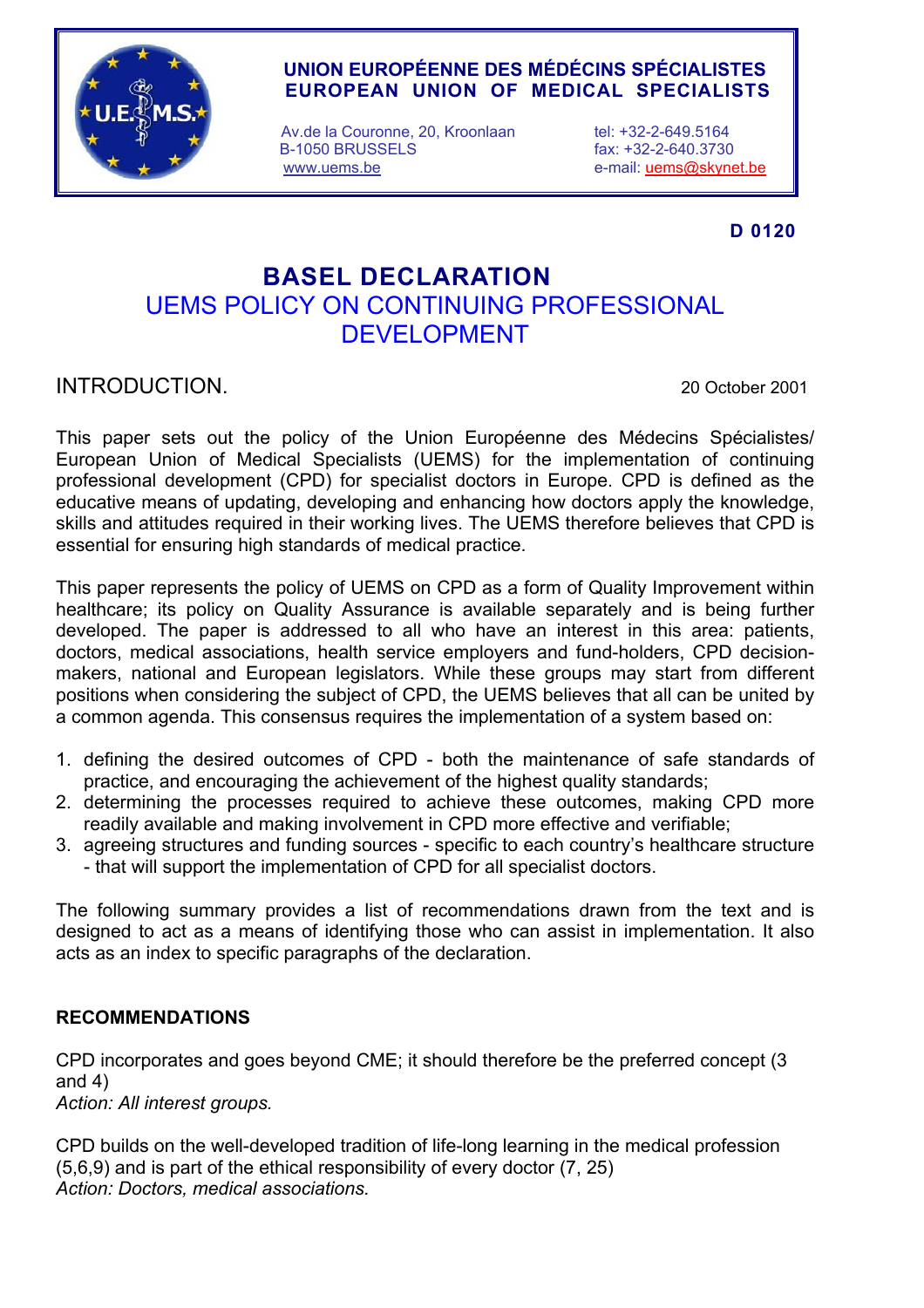There must be a greater recognition of the legitimate interests in CPD of all who hold a stake in the quality of medical practice: patients, profession, employers and health service fund-holders (10) *Action: All interest groups.* 

Ultimately it is the patient, as the consumer of medical services, who pays for CPD and benefits from the improved quality of healthcare that results from this (11, 41). *Action: All interest groups*.

To develop an optimal system for CPD it is necessary to determine the desired outcomes, consider the processes involved and agree the structures required to deliver these (15, 16) *Action: All interest groups.*

CPD should be supported for all doctors, who should acknowledge their responsibility for its implementation and in ensuring its effectiveness (17, 25, 42) *Action: Employers, fund-holders, doctors, medical associations.*

CPD is an essential means of improving the quality and safety of medical practice (18) *Action: All interest groups.* 

The educational impact of CPD should be audited and more accurate indicators should be developed to support this (20, 21) *Action: Medical associations, CPD decision-makers.*

CPD is a developmental process. It serves a different purpose and is distinct from processses that confirm continuing fitness to practice, or that deal with practitioners with problems (22 - 24, 46)

*Action: Employers and fund-holders, CPD decision-makers, national and European legislators.* 

Each doctor should confirm their involvement in CPD and review its educational outcomes (28 - 30)

*Action: Doctors, medical associations.* 

Account must be taken of different learning methods and information technologies when developing educational activities (33, 34) *Action: Doctors, medical associations, CPD decision-makers.* 

When determining educational needs consideration must be given both to core CPD and to specialized CPD components (35) *Action: Doctors, medical associations, CPD decision-makers.* 

When assessing the implementation of CPD, it is essential to consider both the individual doctor and their work and learning environment (36 - 38) *Action: Doctors, medical associations, employers and fund-holders, CPD decision-makers*.

Greater consideration must be given to the nature of CPD activity: active learning having a greater impact on the quality of practice (34, 37) *Action: Doctors, medical associations, CPD decision-makers.* 

Readily accessible registers of available educational activities must be maintained (39, 40) *Action: Medical associations, CPD decision-makers* 

While the outcomes of CPD may be common for all doctors, the principle of subsidiarity specificity according to national circumstances - should be accepted for educational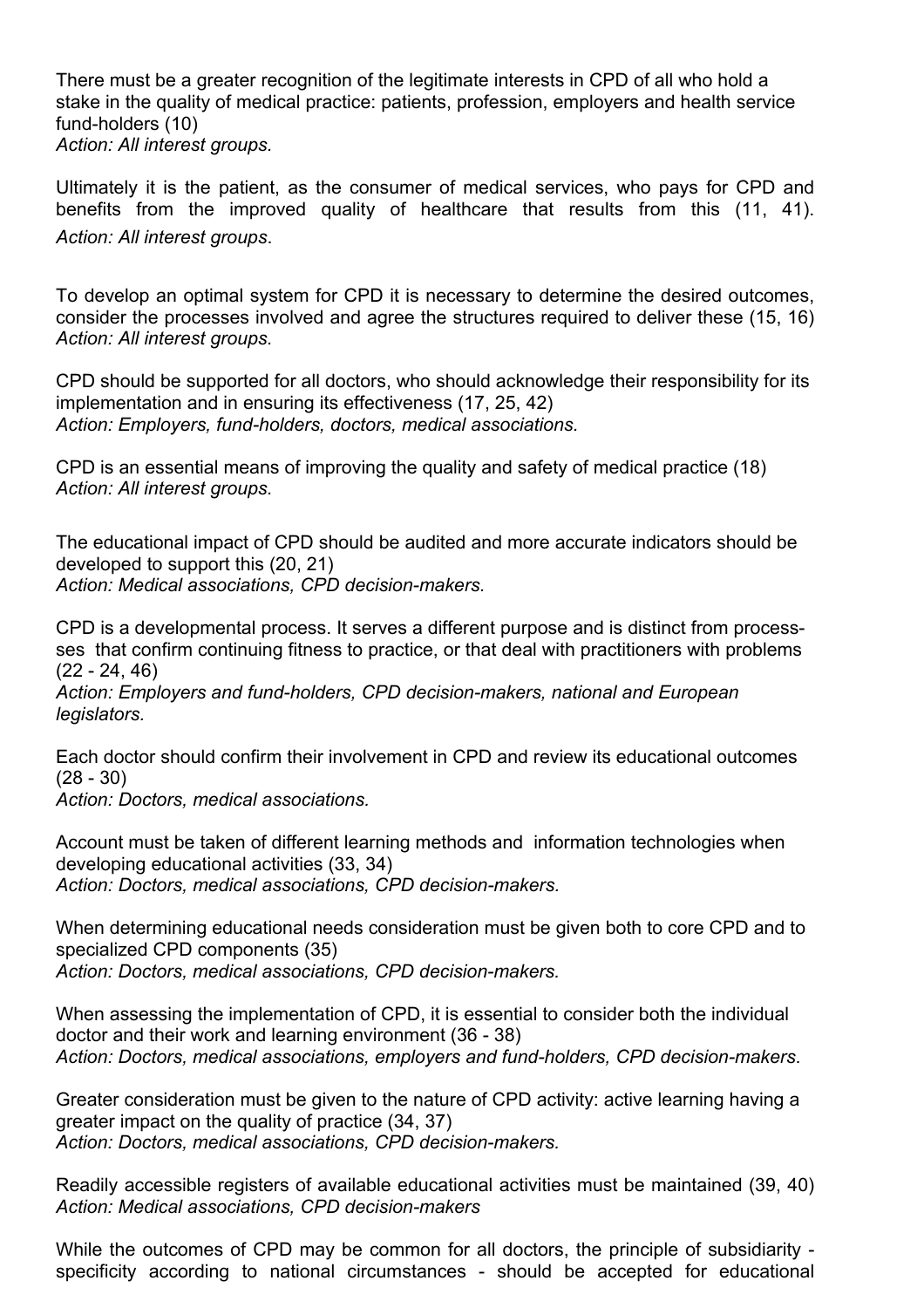structures, funding and accountability mechanisms (19, 44 - 47) *Action: Medical associations, employers and fund-holders, national and European legislators.* 

Appropriate resources must be made available for CPD. These include time, money, peersupport, and educational opportunities (41, 42, 48) *Action: Health service employers and fund-holders, national and European legislators.*

Irrespective of the funding stream, a specific budget to support CPD must be maintained (41, 48)

*Action: Medical associations, employers and fund-holders, national and European legislators.* 

## SECTION 1: INTRODUCTION **The role of the UEMS**

- 1. The Union Européenne des Médecins Spécialistes/ European Union of Medical Specialists (UEMS) is the representative organisation for specialist doctors from the national associations of all EU/EEA states and a number of non-EU/EEA countries. Its activities cover the full range associated with specialized medical practice and are jointly carried out by its Management Council and more than thirty Specialist Sections.
- 2. The UEMS believes that it has a responsibility to assist in achieving a consensus on the future of the continuing professional development (CPD) of doctors in Europe. It is the aim of this paper to develop this agenda rather than merely to describe the current situation.

## **What is CPD?**

- 3. The UEMS defines CPD as the educative means of updating, developing and enhancing how doctors apply the knowledge, skills and attitudes required in their working lives. The goal of CPD is to improve all aspects of a medical practitioner's performance in his/her work.
- 4. CPD therefore incorporates the concept of CME, which generally is taken to refer only to expanding the knowledge and skill base required by doctors. While the initial model of continuing education for practitioners focused on CME, an increasing recognition of the many components that contribute to good medical practice has led to CPD being accepted as the more appropriate concept.
- 5. There is a continuum from undergraduate medical education (UGE) through postgraduate training (PGT) to continuing professional development (CPD). CPD forms part of a personal program of life-long learning that every doctor is engaged in from his/her first day at medical school until their retirement from practice.

## **The traditional bases for CME and CPD**

- 6. There is a strong tradition of continuing education in the medical profession and the most powerful motivating factors are positive ones. These include each doctor's awareness of their responsibility for safe medical performance, the recognition of peers, and a collective emphasis on the quality of medical practice. While they certainly may play a part, potentially punitive factors - such as loss of status, a formal need to engage in CME/CPD activities and requirement for employment purposes - are less frequently relevant.
- 7. The UEMS believes strongly that CPD is part of the ethical responsibility of every doctor and recommends that all doctors should be able to verify their involvement in CPD activities. While there is considerable debate over whether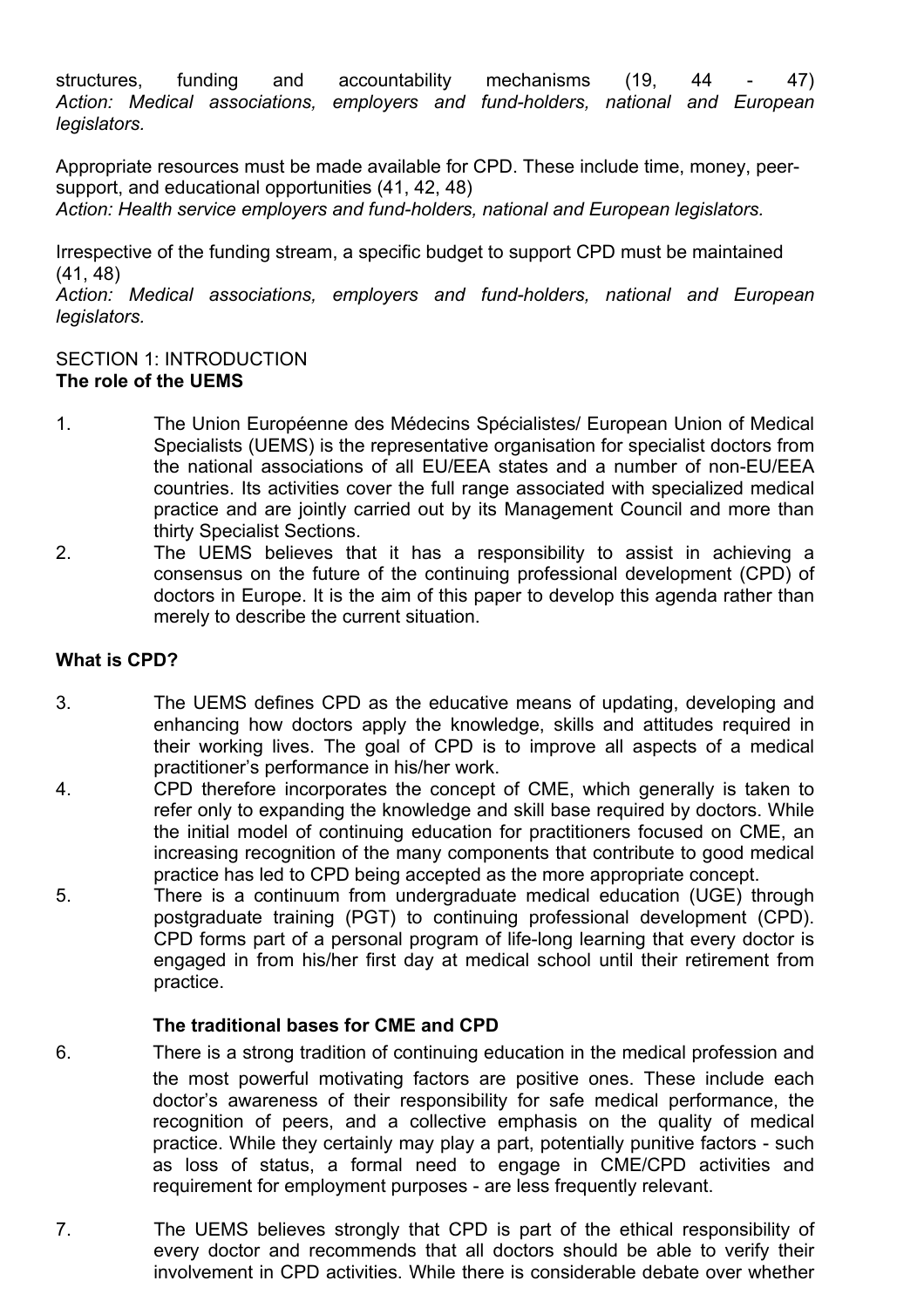CPD should be mandatory or voluntary, there is no European-level consensus on this.

## **Doctors as life-long learners**

- 8. CPD also incorporates the principles of adult learning, in which doctors are expected to assess their educational needs and to identify the means of achieving these. There is also a shift from relying on passive learning (the traditional method of education through lectures) to a greater emphasis on active learning - in which the individual is expected actively to seek appropriate educational opportunities, synthesize these, and apply them to their own practice.
- 9. Doctors typically want to improve their practice, have many ways of learning, can identify their learning needs, and want to be supported as adult learners. They work in a learning-rich environment and, by the nature of their work, are capable of demonstrating positive outcomes from their engagement in CPD. These characteristics are particularly important as they provide the opportunity for determining a more reasoned approach to CPD.

## **CPD in a modern context**

- 10. The provision of healthcare involves four broad groups of stakeholders, each of which has a legitimate interest in ensuring that the highest standards of medical performance are achieved. These groups can be summarized as: society as a whole and individual patients; the professionals who care for them; health service employers; and those that provide the funding for healthcare.
- 11. Due to the differences in the health service systems in Europe, considerable variations exist in the relationships between these groups. It is a common principle however that ultimately it is the patient, as the consumer of medical services, who pays for CPD and benefits from the improved quality of healthcare that results from this. This occurs either directly, in the case of private healthcare, or indirectly, in insurance-based systems or taxation-funded national healthcare systems.
- 12. CPD has become a contentious issue. This is due to changing societal expectations, the changing role of doctors, the development of new medical technologies, and increasing difficulties in funding healthcare systems. CPD is also seen as a tool to improve clinical efficiency and increase practitioner accountability.

#### **The power of consumers**

- 13. Doctors, in common with other professional groups, are being challenged by what can be described as a "consumerist agenda". Society has for a long time had an absolute requirement for an increasing quantity of medical care; more recently there has also been a greater focus on the quality with which those services are provided. Similarly, through deregulation, there have been attempts to review the responsibilities of the professionals who provide healthcare. These changes have also been accompanied by a greater emphasis on accountability, openness and transparency.
- 14. While this may be considered threatening by some doctors, the UEMS believes that the consumerist agenda provides the medical profession with the opportunity to demonstrate the large amount of good work that already has been achieved in delivering efficient, high quality medical services.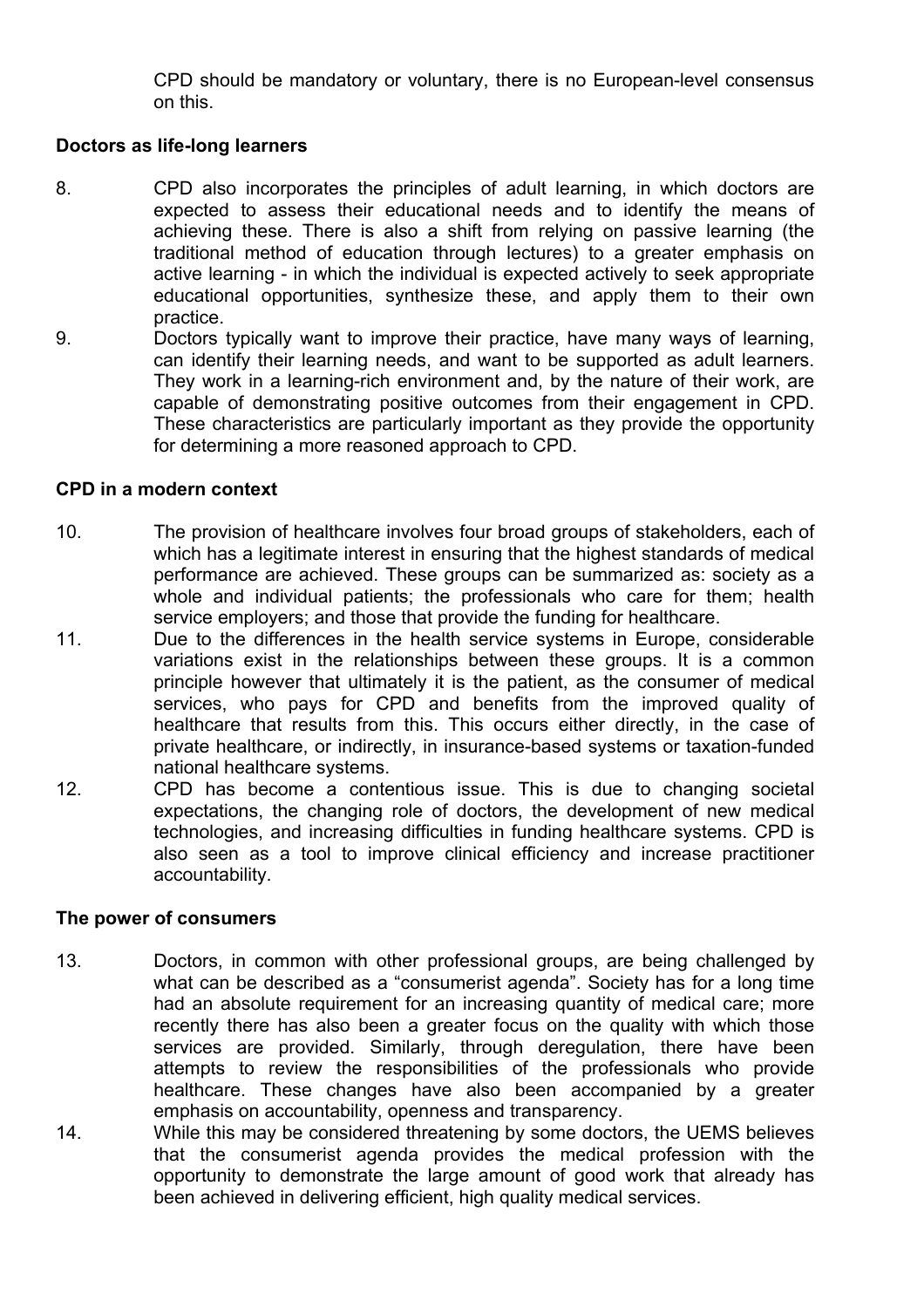## **The approach of this paper**

15. The UEMS believes that an analysis based on outcome, process and structure is required to address the future of CPD. On the following pages this paper focuses on each of these individually.

#### SECTION 2: WHAT DO WE WANT FROM CPD? **Desired outcomes**

16. The UEMS believes that consensus exists among the four major stakeholders patients, profession, employers and fund-holders – that the primary outcome is that all can be assured that each doctor is maintaining and developing his/her performance in their field of practice. This involves both the maintenance of safe standards of practice, and encouraging the achievement of the highest quality standards.

#### **Maintenance**

17. CPD – through focusing on its defined aims of updating and enhancing how doctors apply their knowledge, skills and attitudes – is essential to ensuring that doctors maintain and improve performance in their working lives. If appropriately implemented, CPD will also enable doctors to demonstrate that they are actively working to achieve these aims.

## **Development**

18. With rapid advances in scientific progress and the introduction of new technologies, it is essential that these are introduced with safety being a priority. It is generally accepted that practitioners who are well educated and trained to fulfill specific tasks are less likely to make errors when using these new therapeutic modalities. Education is therefore recognized as a safety mechanism, with the concept extending from CPD to improved quality to increased safety of practice.

## **Specialty-specific outcomes**

19. The UEMS believes that, given the consensus that likely exists regarding the general outcomes of CPD, it will also be possible to develop specialty-specific outcomes that could be applied in each country's CPD system. While most work in this area will be done at a national level, the Specialty Sections of UEMS would be well-placed to assist in harmonising such outcomes between European countries.

## **Assessing effectiveness**

- 20. With increasing constraints on healthcare budgets, the funding of CPD will become more dependent on its proponents being able to demonstrate its worth. Thus far relatively little research has been carried out in this area but this would be essential to the development of a planned audit loop for the provision of CPD. By assessing the impact of CPD as an educational intervention, it will be possible to ensure that better quality CPD is provided and also to allow doctors to show that they are engaged in an activity that produces a quantifiable improvement in their practice. The UEMS therefore strongly supports the continued development of work in this area.
- 21. Suggested measures that would be able to provide such information include performance indicators that demonstrate improved patient care. These may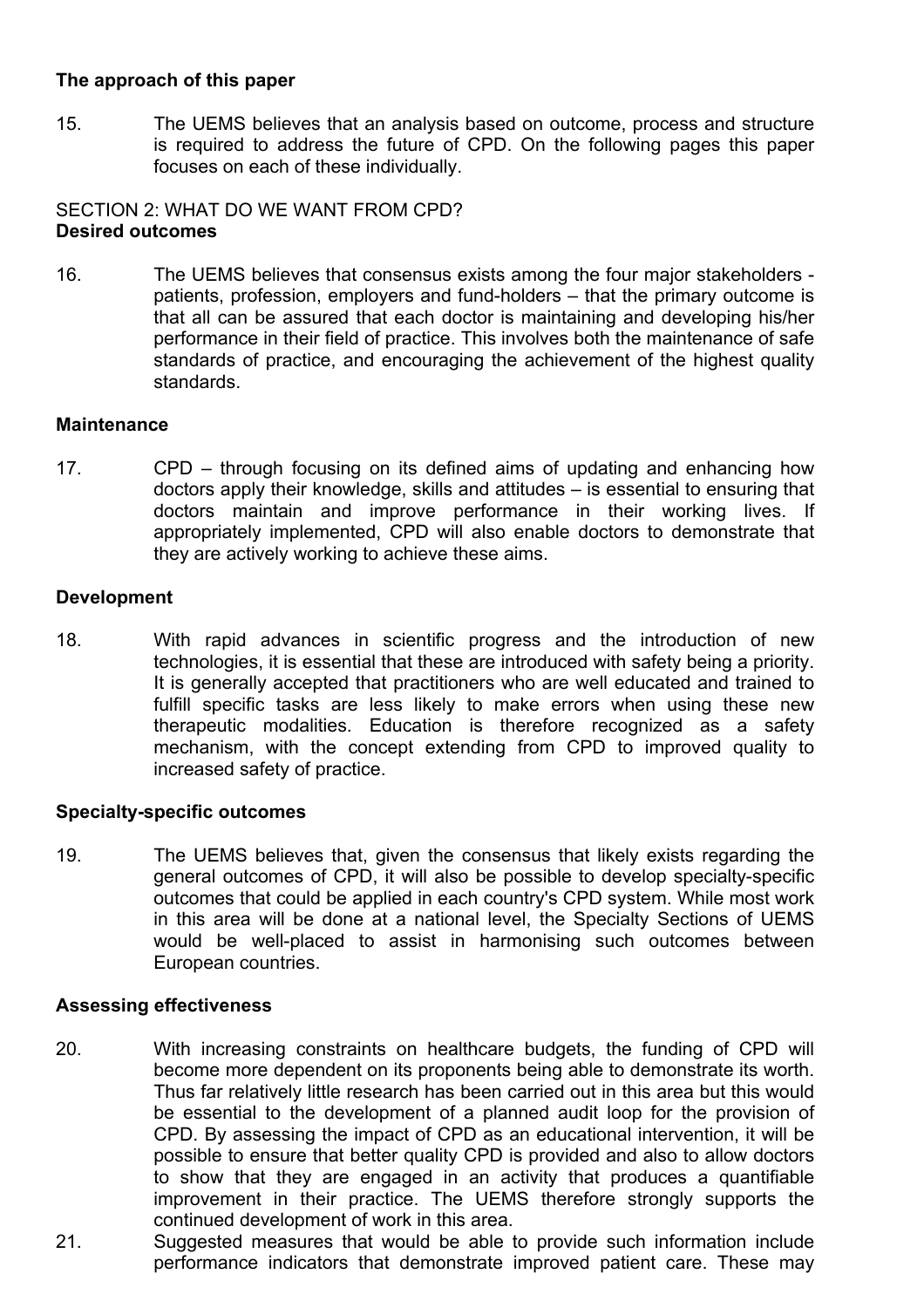either be global and related to the totality of a doctor's practice, or surrogate indicators specifically focused on discrete educational outcomes. The latter category includes measures that demonstrate learner satisfaction, beneficial changes in practice and positive changes in attitude. More difficult to measure, but readily assessed by peer review, is the development of reflective practice, in which doctors consider their clinical work in the light of educational information and use this as a learning opportunity, developing a "learn, work, learn" cycle.

## **The quality agenda**

- 22. Much has been written on the subject of quality within healthcare; unfortunately this has not always increased clarity in this area. The UEMS believes strongly that components of quality management as applied to medical care have specific applicability and must be kept separate. In the context of this paper the UEMS defines Quality Improvement (QI) as a continuous striving to provide better practice. CPD can therefore be described as a QI process that ensures that good doctors remain good and get better.
- 23. The concept of Quality Assurance (QA) should be kept separate from QI. Examples of QA processes include audit and performance review, both best applied to the confirmation of continuing fitness to practice. In a similar manner Quality Control (QC) is a wholly distinct area, related to medical regulation, in which doctors who have been identified as having difficulties with their practice are assessed and appropriate action is instituted.

## **Accountability**

- 24. It is essential that this separation of QI, QA and QC components is maintained when ensuring that appropriate methods of accountability are implemented. These should correctly be dealt with by separate bodies, each with a specific responsibility. It is for this reason that the UEMS does not support the use of CPD as a means of revalidating a doctor's registration or recertifying a doctor's practice privileges; this would be an inappropriate confusion of QI and QA, and could lead to the discrediting of both types of initiatives.
- 25. Doctors must recognize that they are accountable for their involvement in CPD, and that this is to each of the four major stakeholders. To their medical peers, and indeed to themselves, they are accountable on ethical grounds for ensuring that CPD maintains and develops their safe practice. In addition to their patients, their employer(s) and healthcare fund-holders they are accountable by virtue of their performance and the funding of CPD.

## SECTION 3: HOW BEST CAN WE ACHIEVE THESE DESIRED OUTCOMES? **Introduction**

- 26. A few basic principles related to educational theory as applied to healthcare organizations will help in determining the best means of achieving these proposed outcomes of CPD. Healthcare systems are complex and tend to respond slowly and cautiously to innovation; they also tend to have complex problems. To implement change requires careful preparation and a high degree of consensus. People, however willing, are more able to deliver change if they have the time to do so and the financial resources that are required.
- 27. Every action has an equal and opposite reaction: assessment determines learning and outcome. All learners tend to bias their educational work towards what they know will be required of them. CPD must therefore be sufficiently allencompassing and developmental for specialists to feel able to take part without feeling threatened.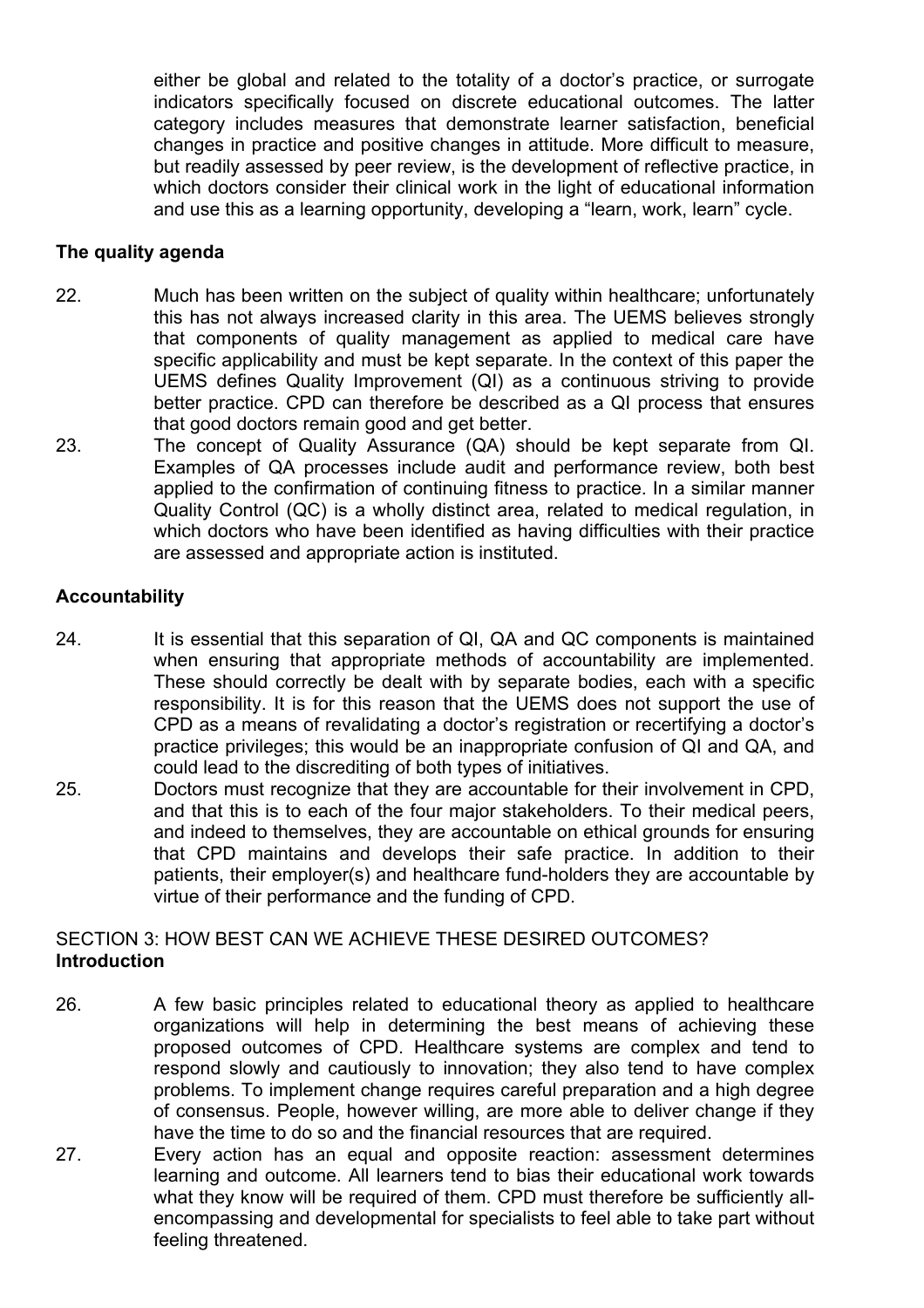## **Supporting adult learning**

- 28. Each doctor should be able to verify their involvement in CPD. This can readily be achieved via a personal portfolio in which all relevant information is gathered. Ideally this would include a documented overview of the doctor's clinical activities followed by an assessment of CPD needs and a proposed CPD program. Electronic registration and certification would further help the doctor to confirm that these CPD activities had been completed.
- 29. Various methods have been described to support doctors in their continuing development. One example is that of peer-review and formative assessment, in which the doctor meets with a colleague to discuss and evaluate their CPD program. Doctors who take on the responsibilities of this peer-review role should themselves be specifically trained for this, and should command the respect of their colleagues and those funding CPD.
- 30. After having taken part in educational activities, doctors should assess the outcome and appropriateness of these. This may be through a personal review of the resultant changes in their practice or, through a process similar to that described above, through discussion with a peer. Again, a cycle of "learn, work, learn" is to be encouraged.
- 31. The resources required for CPD involve time, money and continuing peer support. While the source of these resources and the means by which they are allocated will differ according to the structure of the healthcare system in which the doctor works, without these resources plans to implement CPD will fail. The major interest groups must agree that it is to all of their advantage that doctors are supported in well-resourced CPD programs.
- 32. Irrespective of the nature of the healthcare system the learning culture in medicine must be developed further. Doctors must be able to recognize that their educational activities are valued and are given full support. At the same time all interested groups should be able to feel that doctors are engaged in a meaningful CPD program that produces valid outcomes.

## **Learning methods**

- 33. Educational research informs us that doctors have individual learning methods and that no single method is applicable to all. Individuals develop their own ways of learning and, while they continue to acquire new methods of learning, tend to rely on those with which they feel familiar. However, it is inappropriate to rely wholly on stereotyped forms of instruction. New technologies, such as interactive CD-ROMs or internet-based education, may prove increasingly attractive.
- 34. As adult learners, doctors must therefore be able to engage in a range of educational activities. At the same time it must be recognized that some degree of direction is required. For example, while didactic teaching is a popular and efficient learning method, it is less likely than other methods to influence practice as it requires a relatively passive response from the audience. In contrast to this, self-directed learning is an active process and, while relatively time-intensive, is more likely to be effective. In reality both methods are necessary for optimal learning.
- 35. This is particularly relevant when the concept of core CPD is introduced through which doctors engage in educational activities that update their basic medical practice. Many generic skills and behavioral attitudes fall into this category, which are important in the overall context of CPD. An appropriate balance therefore must be achieved with the areas of knowledge and skills development that are the focus of the doctor's specialist practice and belong to their optional (or specialized) CPD – the area of knowledge and skills development that are the focus of their specialist practice.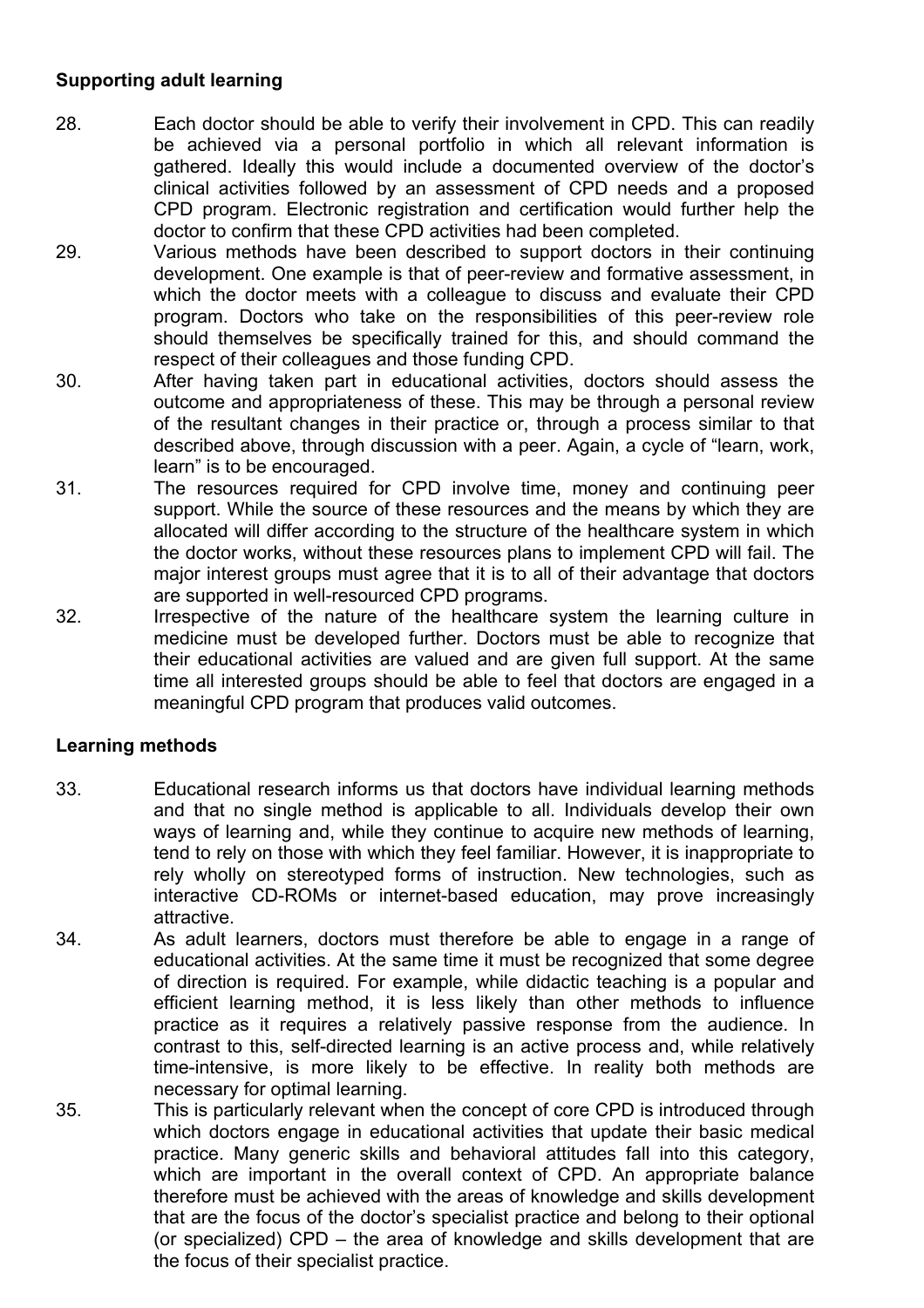## **Accountability methods/ Monitoring Quality**

- 36. For a full assessment to be made it is essential that both individual doctors and the healthcare organizations within which they work and learn are subject to regular review. In this manner the relative influences of each factor can be considered: the learner and their learning environment.
- 37. For individual doctors, methods such as a CPD portfolio, a points-based logbook of CME/CPD activities, or an education-based assessment of their clinical practice may be relevant. In keeping with a QI process this review should primarily be a formative one. Where a points-based system is used to confirm CPD activity, greater consideration should be given to differential scoring depending on the nature of the educational activity. An active process, while less readily quantified in terms of time, is more likely to yield educational results than a lecture attended. Simply being present at an educational event cannot of itself be considered a meaningful learning outcome, and consequently is a poor basis for any accountability method. This process of review must incorporate these concepts in order to be methodologically valid, retain the confidence of doctors and be supported by them.
- 38. It is also important that external review of the learning environment is performed. This is a collective review process and may include departmental visits - such as those performed by the Specialist Sections of the UEMS in accordance with its 1997 "Charter on Visitation of Training Centers". Other methods include the departmental analysis of critical incidents, or national reviews of patient deaths. Problems that initially may be reflected in the inadequate CPD of one individual may thus be considered in a wider context; beneficial changes are likely to require a similarly broad approach.

#### **Register of available CPD activities**

- 39. It is essential that a range of educational activities is made available to doctors, both in terms of their nature and where they are offered. The range should, for example, include CPD activities offered by individual departments, employing bodies and educational authorities, and listings should draw attention to local, national and international meetings. The use of modern information technology systems, such as updated websites, should be considered as a means of ensuring that this is achieved.
- 40. In its "Charter on Continuing Medical Education", published in 1994, the UEMS recommended that "the professional coordinating authority or its delegate should keep a register of continuing medical education activities both in the country and abroad". This remains valid but regrettably has not always been achieved.

## **Funding**

- 41. The remuneration of doctors in Europe varies according to the nature of the healthcare structures within which they work. Practitioners work in private practice, insurance-based systems, are employed by hospitals or by their government. As a general principle, it must be recognized that CPD benefits all four major interest groups; it is therefore appropriate for CPD to be a defined part of the remuneration package for doctors. It is also a general principle that ultimately it is the patient, as consumer, who pays for CPD, either directly as part of their payment for medical services, or indirectly through insurance premiums or through general taxation. Irrespective of the funding stream, a specific budget to support CPD must be maintained.
- 42. CPD can therefore be considered part of a wider "social contract" between doctors, their patients, their employers and healthcare fund-holders. Resources, including funding, are provided for doctors to undertake appropriate educational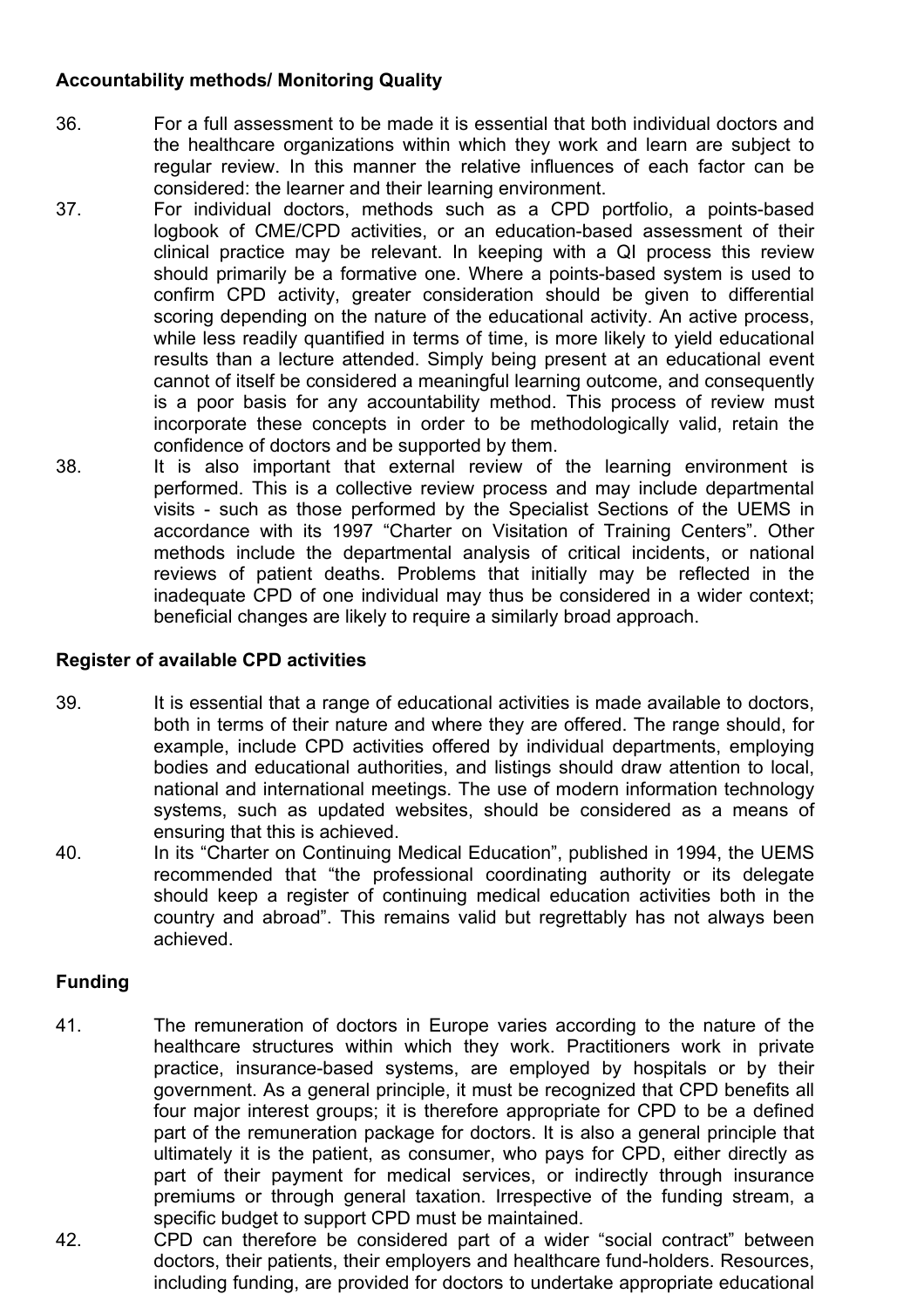activities; in return they are required to demonstrate positive outcomes from their educational activities. It is the strongly held view of the UEMS that without the necessary resources doctors cannot be expected to deliver the comprehensive CPD agenda recommended here.

43. The UEMS believes that because of the different healthcare structures in Europe - in addition to its own efforts - it is the responsibility of national bodies to promote the development of CPD, motivate for the provision of necessary resources, and encourage the involvement of all doctors in CPD activities and programs. This reflects the view recently taken by the European Parliament but should not exclude the potential for a more harmonized approach to CPD provision and funding.

#### **SECTION 4: WHAT STRUCTURES ARE NEEDED TO ACHIEVE THIS? Educational opportunities**

44. It should be clear from the functional approach adopted above that an appropriate balance between local, national and international CPD activities must be made available. Doctors need access to all of these. Each country will have its own means of delivering CPD; it is only necessary here to recommend that these structures are developed, are well funded and managed, and are accountable to doctors - who in this context are themselves the consumers - for the quality of CPD provided. The UEMS "Charter on Continuing Medical Education" provides additional detail about these recommended structures.

#### **Means of delivery**

45. Again the principle of subsidiarity must be acknowledged. It is essential that the full range of CPD activities is made available at each structural level and that doctors are able to engage in CPD in a manner that is suitable to their personal portfolio needs and to their preferred learning method. Currently in Europe there is a bias towards more didactic means of CPD delivery. The UEMS challenges all providers of CPD to widen the range of their activities and invites innovative thinking in this area.

#### **Relevant organisations**

46. There are significant variations between European countries as regards the structure of organisations providing and managing CPD. These may be any or all of a range of governmental, collegiate, hospital-based or private educational institutions. In accordance with its view that QI, QA and QC must be kept separate, the UEMS believes that a functional approach provides a necessary and simple means of determining which national or regional structures are best suited to each of these roles. It is the responsibility of national medical associations to ensure that the relevant bodies are identified or established.

#### **How to link these**

47. As yet the links between CPD providers have tended to be at a national level. The UEMS has established the EACCME - an international structure that has defined quality requirements for the recognition of CPD activity and provides the opportunity for CPD recognition to be extended beyond national boundaries (see appendix 1). Models of this nature increase the potential for the harmonization of outcomes of CPD while acknowledging subsidiarity for the structures that provide it.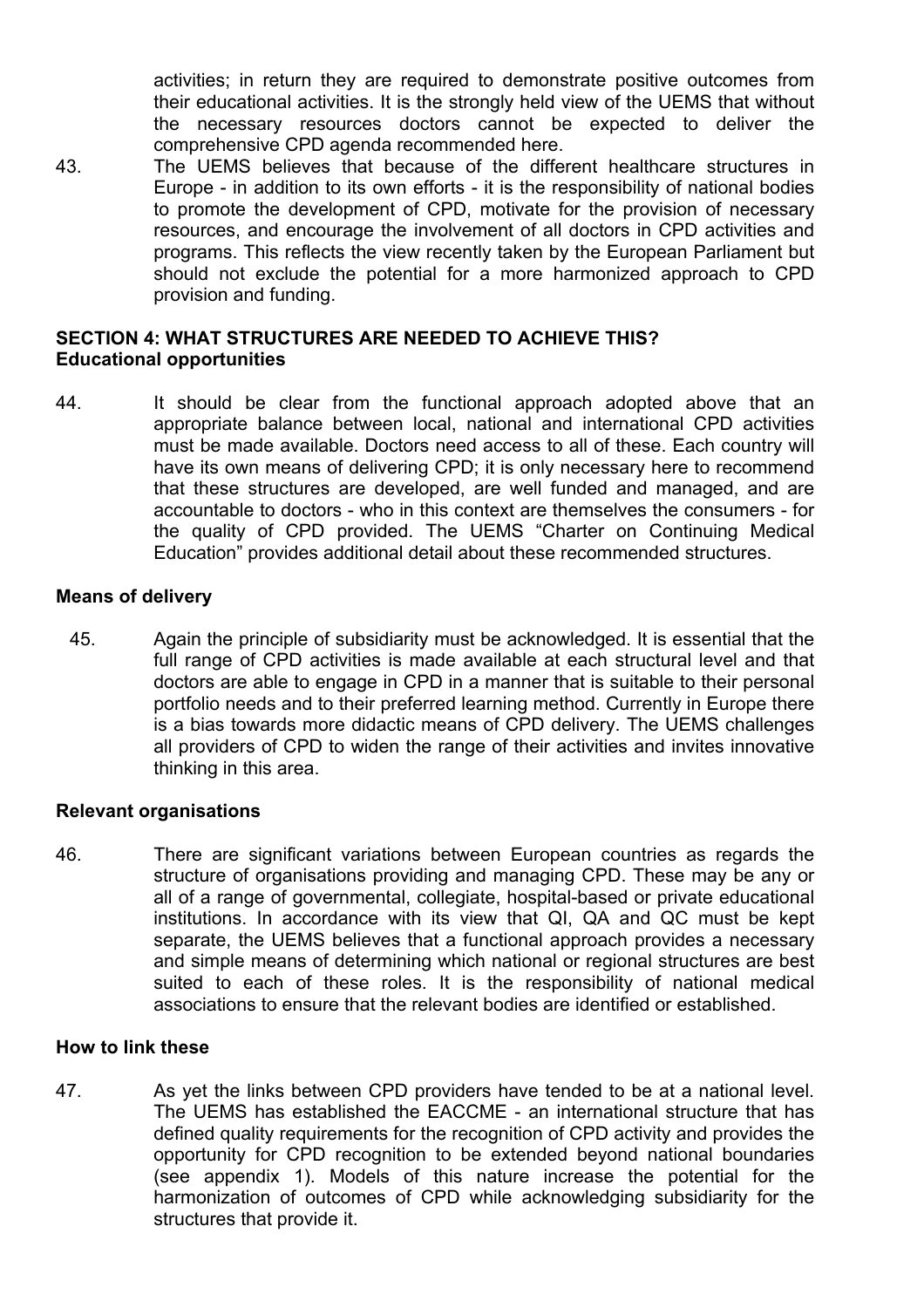# **Funding**

48. The structures responsible for the delivery of funding of CPD will vary depending on national arrangements and the balance between the private, insurance-based and employed sectors. The UEMS believes that the governing principle is that the methods for financial accountability - both for individual doctors and for CPD providers – must command widespread confidence and be based on openness and transparency. Funding from third parties, such as the pharmaceutical industry, must comply with these criteria and should only be permitted in accordance with national and international guidelines.

Adopted unanimously by Management Council 20 October, 2001.

# **Appendix 1, the EACCME:**

The UEMS established in 2000 the EACCME, the European Accreditation Council for Continuing Medical Education. Its purpose is:

- a. Harmonization and improvement of the quality of continuing education in Europe,
- b. Provision of non-biased education to European colleagues according to mutually agreed quality requirements.
- c. Guarding of the authority of national CME regulatory bodies in the European countries
- d. Linking the national CME regulatory bodies in a system of mutual recognition of accreditation of CME activities.
- e. Providing a system in which CME credits obtained abroad in EACCME accredited activities are recognized by the national CME regulatory bodies.
- f. Providing links with similar systems outside Europe.

The EACCME improves the accessibility to CME for the medical specialists in Europe and encourages international exchange of knowledge and skills. The practical instrument to improve the quality of CME in Europe is the facilitation of transfer of CME credits obtained by individual specialists in CME activities that meet common quality requirements:

- Between European countries
- Between different specialties
- In case of migration of a specialist within Europe
- Between the European credit system and comparable systems outside Europe.

Although the transfer of CME credits is presently the main goal of the EACCME, in the next future the European transfer of CPD credits/outcomes will be fitted into the system. A reliable conversion system has to be designed for this purpose.

# **Appendix 2, References:**

See UEMS website, corresponding pages and yearly lists of numbered documents:

- 1. Comité Permanent: Dublin Declaration, Funchal update 1994. UEMS website, page "CME"
- 2. UEMS Charter on Continuing Medical Education, 1994. UEMS website page "CME"
- 3. UEMS position on Continuing Medical Education, 1994. UEMS website, page "CME"
- 4. Comité Permanent Policy statement CP2001/082 (www.cpme.be), UEMS D 0130
- 5. CME, European Quality Requirements, see document D 9908.
- 6. EACCME, History and Political Background, document D 0134.
- 7. EACCME, Purpose and Procedures, document D 0140.